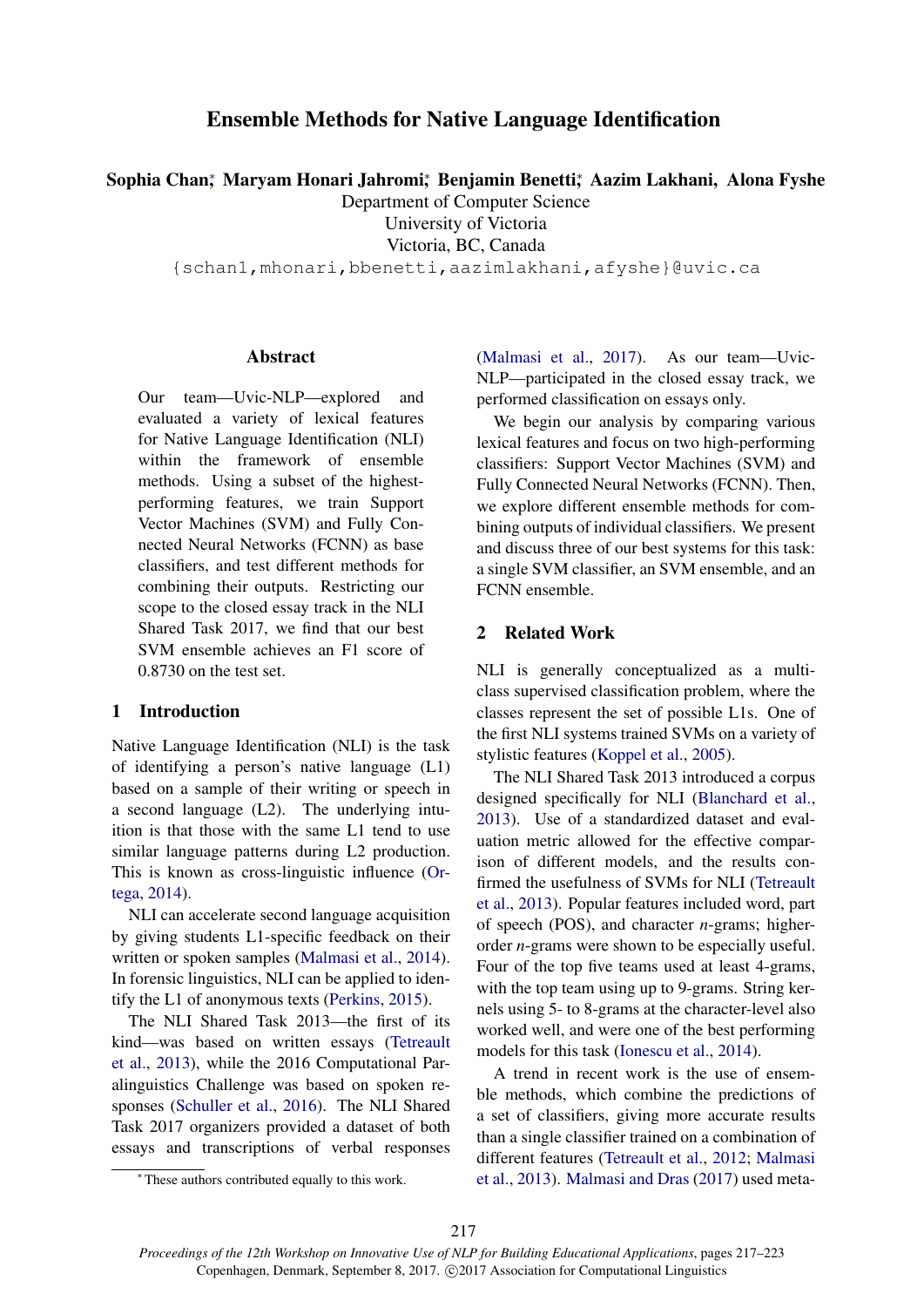classifier ensembles, where results from base classifiers are fed to an ensemble of meta-classifiers. Such models are the current state of the art for NLI.

# 3 Data

The dataset for the essay track of the NLI Shared Task 2017 was collected by Educational Testing Services, and consists of written responses to a standardized assessment of English proficiency for academic purposes.

13,200 response essays from test takers were separated into three sets: 11,000 for training (TRAIN), 1,100 for development (DEV), and 1,100 for testing (TEST). Each set of documents is equally distributed among eleven L1s: Arabic (ARA), Chinese (CHI), French (FRE), German (GER), Hindi (HIN), Italian (ITA), Japanese (JPN), Korean (KOR), Spanish (SPA), Telugu (TEL), and Turkish (TUR).

# 4 Features

Previous work demonstrates that a variety of lexical and syntactic features are useful for NLI (Tetreault et al., 2012). In addition to incorporating lexical features known to be effective for this task, we also extract phonemes. Here, we describe each of the features in turn.

Word *n*-grams Where topic bias is pervasive, word *n*-grams are not useful features for classification (Brooke and Hirst, 2011), but have been used successfully in topic-balanced corpora (Tetreault et al., 2012). Our dataset is balanced across topics, making word *n*-grams useful.

Lemma *n*-grams Lemmas are the dictionary representation of words, i.e. words that are stripped of morphological marking. The lemmatized versions of all words in our corpus were attained using Natural Language Toolkit's WordNet interface (Bird et al., 2009; Feinerer and Hornik, 2016; Wallace, 2007; Fellbaum, 1998).

**Character** *n***-grams** Tsur and Rappoport (2007) achieved good results on the NLI task using only character bigrams as features. Methods working at the character level were also the previous state of the art (Ionescu et al., 2014). Character *n*-grams can be generated from text within or across word boundaries.

Part of speech *n*-grams Koppel et al. (2005) found rare part of speech (POS) bigrams to be a useful feature; many teams in the 2013 Shared Task also made use of this feature (Tetreault et al., 2013). We use the Stanford Tagger to extract POS features (Toutanova et al., 2003).

Function words Function words are a closed class of words that serve a grammatical function in sentences, whose use for NLI was explored early on (Koppel et al., 2005). These include articles, determiners, conjunctions, and auxiliaries. These were extracted based on a list provided in the ModErn Text Analysis Toolkit (Massung et al., 2016).

Spelling errors Spelling errors were extracted by finding the difference between misspelled words before and after they were corrected using the autocorrect package (Jonas, 2013). We coded a subset of the spelling errors defined by Koppel et al. (2005): repeated letter, double letter appears only once, letter replacement, letter inversion, inserted letter, and missing letter.

Phoneme *n*-grams Phonemes are representations of sounds in a language. In English, one sound can be represented using many different letters (e.g. *c*at and *k*ick). For mapping orthography onto phonemes, we used the Carnegie Mellon Pronouncing Dictionary (Weide, 2005). To our knowledge, phonemes have not yet been explored as a feature.

# 5 Classifiers

We evaluated classifier performance across features types and found that the SVM and FCNN classifiers consistently outperformed other classifiers, such as Perceptron and Multinomial Naive Bayes. As such, we focus on these two classifiers in subsequent experiments.

Ensemble methods involve combining the outputs of multiple classifiers to yield a final prediction (Polikar, 2006). Three types of ensemble methods which have been shown to be useful for NLI are explored here (Malmasi and Dras, 2017). At a high level, SVM and FCNN outputs are combined using (1) a voting scheme, (2) a Linear Discriminant Analysis (LDA) classifier trained on the outputs, and (3) multiple LDA classifiers—trained on random subsets of the outputs—whose predictions are in turn combined using a voting scheme.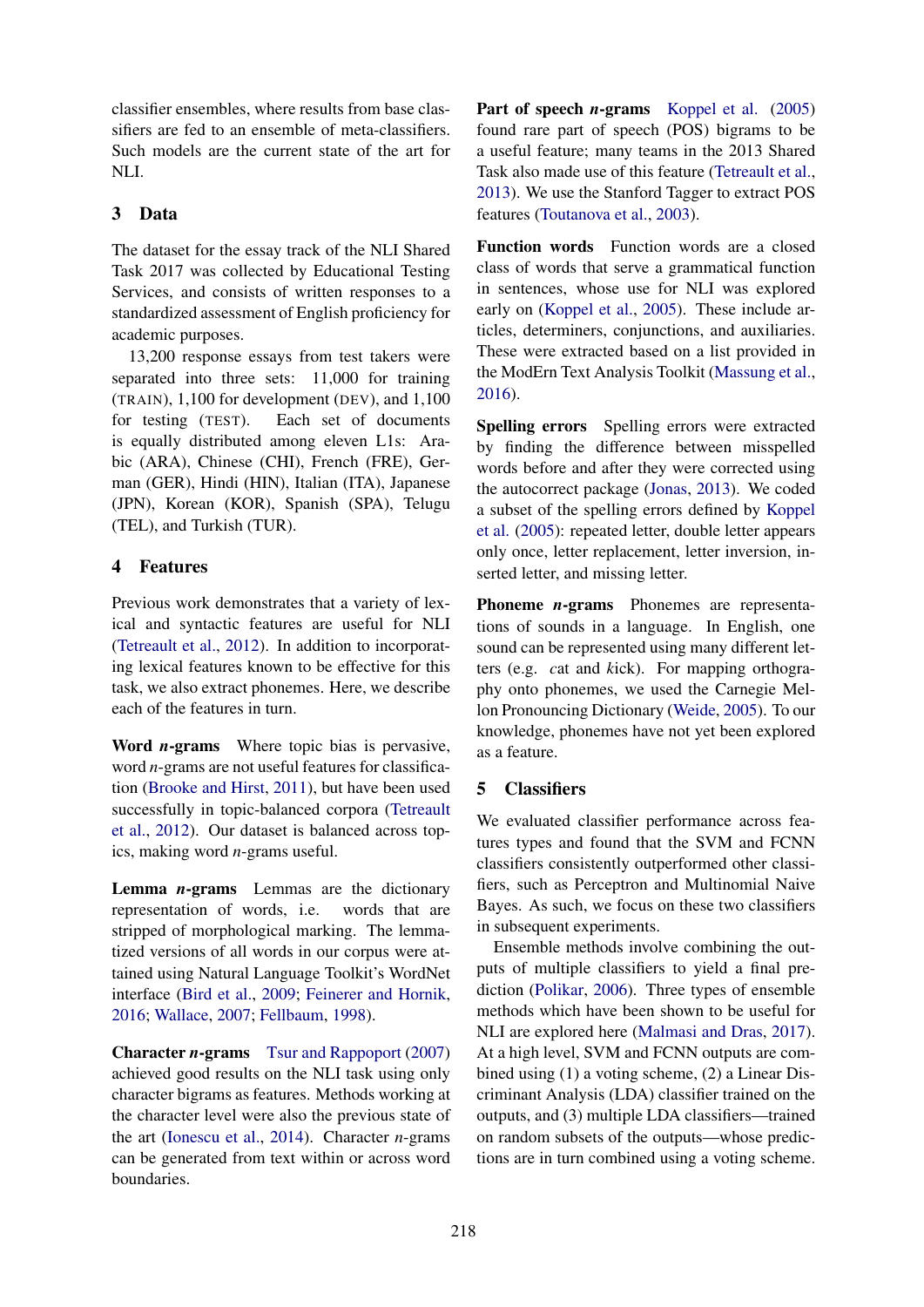| Footure type                                      | CVM FONN |  |
|---------------------------------------------------|----------|--|
| is indicated in bold.                             |          |  |
| on DEV. The highest F1 score for each feature set |          |  |
| using SVM and FCNN classifiers, using F1 scores   |          |  |
| Table 1: Comparison of individual feature types   |          |  |

| <b>Feature type</b>   | SVM    | <b>FCNN</b> |
|-----------------------|--------|-------------|
| Word unigram          | 0.6936 | 0.7645      |
| Word bigram           | 0.7228 | 0.8027      |
| Word trigram          | 0.6705 | 0.6790      |
| <i>Lemma</i>          | 0.6703 | 0.7481      |
| Character bigram      | 0.4787 | 0.5818      |
| Character trigram     | 0.6360 | 0.7381      |
| Character 4-gram      | 0.7213 | 0.7836      |
| Character 5-gram      | 0.7363 | 0.8081      |
| POS bigram            | 0.4286 | 0.4081      |
| POS trigram           | 0.4723 | 0.4472      |
| <b>Function</b> words | 0.3036 | 0.5646      |
| Spelling errors       | 0.2201 | 0.2509      |
| Phoneme bigram        | 0.5356 | 0.5509      |
| Phoneme trigram       | 0.6697 | 0.6654      |
| Phoneme 4-gram        | 0.7089 | 0.6727      |
| Phoneme 5-gram        | 0.7241 | 0.6654      |
| Combined              | 0.8183 | 0.7784      |

#### 5.1 Support Vector Machine (SVM)

SVMs (Joachims, 1998) are frequently used for text classification and have been applied successfully to NLI (Tetreault et al., 2013). We use a scikit-learn SVM implementation: LinearSVC (Pedregosa et al., 2011).

#### 5.2 Neural Networks

Since we found little previous work applying neural networks to NLI, this paper strives to fill this gap by constructing a FCNN using TensorFlow (Allaire et al., 2016) and the Keras (Chollet et al., 2015) framework.

The network is comprised of one hidden layer of 128 nodes that uses a tanh activation function and an input dropout of 0.2. The optimal dropout value was established empirically. Following the hidden layer, there is an 11 node output layer that uses the softmax activation function. The entire network uses a cross entropy loss function and the Adam optimization algorithm.

Due to memory constraints, we limit analysis to only the 100,000 most important features, selected by performing an ANOVA F-test on the entire feature set (Harwell et al., 1992).

In addition to the FCNN, we test another type of neural network for this task. Following the architecture described by Wang et al. (2016), we train a pipeline consisting of a convolutional neural network (CNN) which transforms the input data at the character-level and a Long Term Short Memory (LSTM) neural network which performs classification on the output of the CNN. We also trained an LSTM on word vectors (Mikolov et al., 2013). In both cases, however, we found results to be lacking in accuracy.

#### 5.3 Ensemble construction

For any given SVM or FCNN, the output for 11 way classification can be represented as a vector of 11 numbers. For the SVM, output is in the form of confidence scores for each class, which is equivalent to the signed distance of that sample to each class's hyperplane (Weston and Watkins, 1998). Similarly, each FCNN prediction is in the form of confidence values for each class, derived from the softmax output layer.

Using the best feature combination and representation from the previous experiments, we trained two sets of base classifiers—FCNNs and SVMs—on different features and combined each set of outputs using three different voting schemes (Polikar, 2006):

- Mean: Final label is the class corresponding to the greatest average confidence score.
- Median: Final label is the class corresponding to the greatest median confidence score.
- **Plurality vote**: Final label is the class with the greatest number of votes. In a tie, we choose the class that comes first alphabetically.

In line with previous work, we achieve the highest accuracy using the mean rule (Malmasi et al., 2013), as shown in Table 3.

### 5.4 Meta-classifier

Another way to combine the outputs of several base classifiers is to feed their outputs into another classifier, also known as a meta-classifier. To obtain outputs from SVMs and FCNNs, we split the training set into ten folds and perform crossvalidation. This gave us a set of meta-features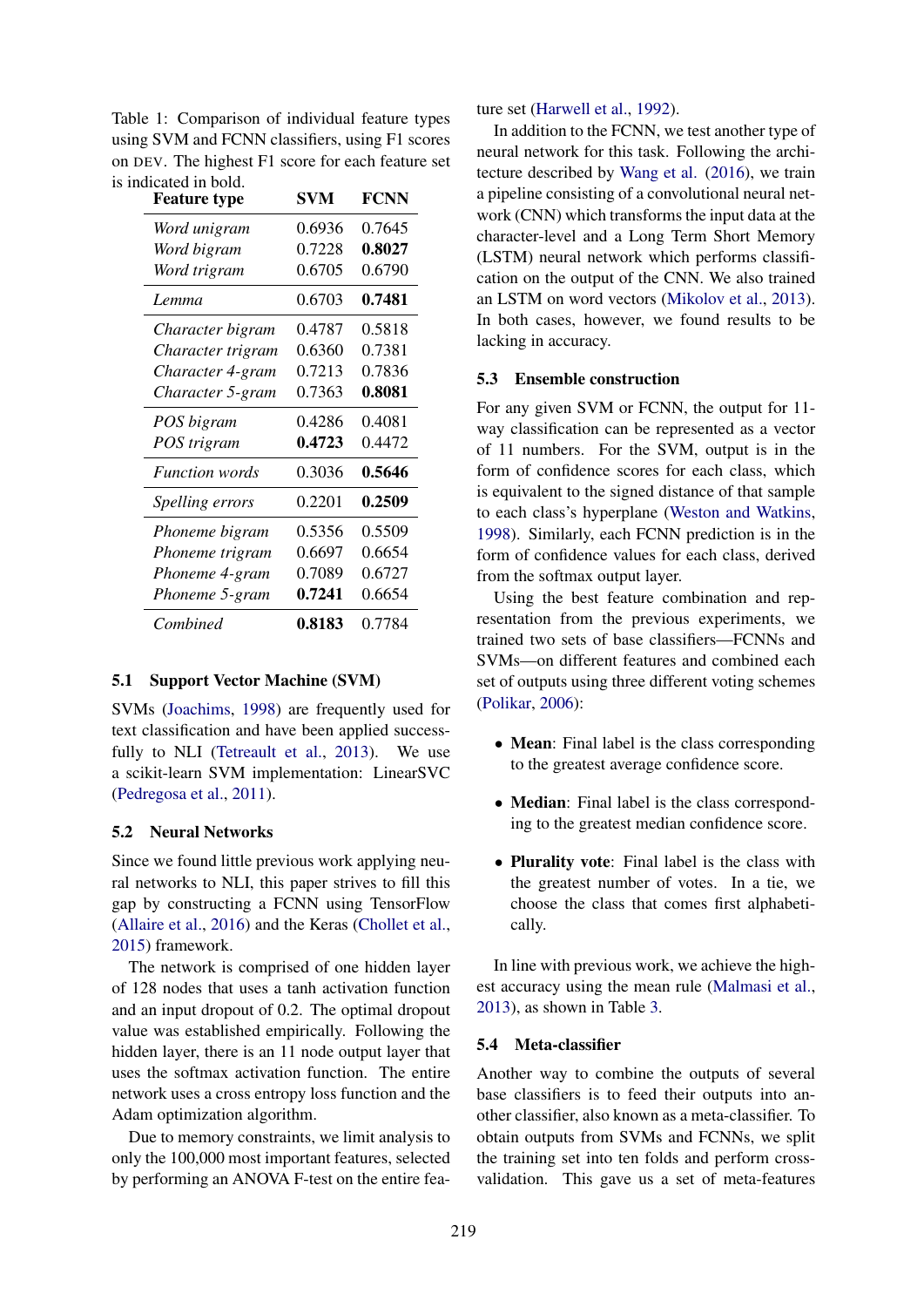that were then used as input to an LDA metaclassifier, which was found to outperform other algorithms for meta-classification in Malmasi and Dras (2017).

### 5.5 Meta-classifier ensembles

Building on the idea of ensembles and metaclassification, we experiment with ensembles of meta-classifiers (Malmasi and Dras, 2017). SVM and FCNN outputs—meta-features—are generated in the same way as in section 5.4. However, instead of training a single meta-classifier on these features, we use bagging (bootstrap aggregating) to train multiple LDAs on random subsets of the base classifier outputs. A grid search was performed to find the optimal number of metaclassifiers and optimal percentage of samples to train each LDA on. The predictions from multiple LDAs were then combined using voting schemes described in section 5.3.

## 6 Results and Discussion

In this section we present our results on single features, feature combinations, single classifiers, and classifier ensembles.

## 6.1 Individual features

The results of SVM and FCNN classifiers trained on different features are shown in Table 1. For these experiments, features were represented by their frequency count. We observe a general trend within different feature types: F1 scores increase as *n*-gram order increases (see Table 1). This is not unexpected, given the success of NLI models that make use of higher-order *n*-grams (Jarvis et al., 2013; Tetreault et al., 2013). One exception to this trend is that there seems to be a upper-bound for word *n*-grams at the bigram level, where accuracy drops for word trigrams. This may be attributed in part to the increased sparsity of features when we move from bigrams to trigrams at the word-level.

Interestingly, spelling errors were less informative than what we had expected. Although we did not evaluate the accuracy of the autocorrect package we used for spelling correction, we suspect that it did not perform well since it operates naively, without looking at context (Jonas, 2013). Additionally, the types of errors we defined might have not been fine-grained enough to capture differences unique to groups of L1 writers.

### 6.2 Single classifier results

As in Malmasi et al. (2013), we measure the effectiveness of different feature representations. Of the feature types described above, we include in our final system only a subset of the highest performing features. Thus, analysis is limited to this subset of features.

With frequency counts as a baseline, we compare the performance of classifiers trained on three different combinations of high-performing features. These groups are:

- Word: Lemmas, words (1-, 2-, and 3-grams).
- Char: Characters (4- and 5-grams).
- Phoneme: Phonemes (4- and 5-grams).

Each group of features is tested with and without term frequency-inverse document frequency (TF-IDF) weighting. Further, we examine the effects of binarization, L1 normalization, and L2 normalization on the same feature set. Note that L1 and L2 normalization refer to the vector norms across each input row. These results are summarized in Table 2.

Comparing classifiers trained on individual features (Table 1) to those trained on combinations of features (Table 2), it is evident that better results are achieved by training a single classifier on multiple features than on any single feature type. Further, Table 2 shows that the best performing classifiers use L2-normalized features with TF-IDF.

Our official submission to the NLI Shared Task 2017 used a single SVM classifier, which requires less time and fewer computational resources to train compared to a FCNN. An SVM on words (1-, 2-, and 3-grams) and characters (4- and 5-grams) achieves an F1 score of 0.8633 on TEST (see Table 4). The features were binarized, L2-normalized and TF-IDF weighted. The confusion matrix is shown in Figure 1.

### 6.3 Ensembles

The results detailed in this section were not submitted as part of the NLI Shared Task 2017, and were obtained after the test phase ended.

At the most basic level, individual classifiers are combined in a straightforward manner using a voting scheme. As we increase the complexity of the model, first by training an LDA meta-classifier on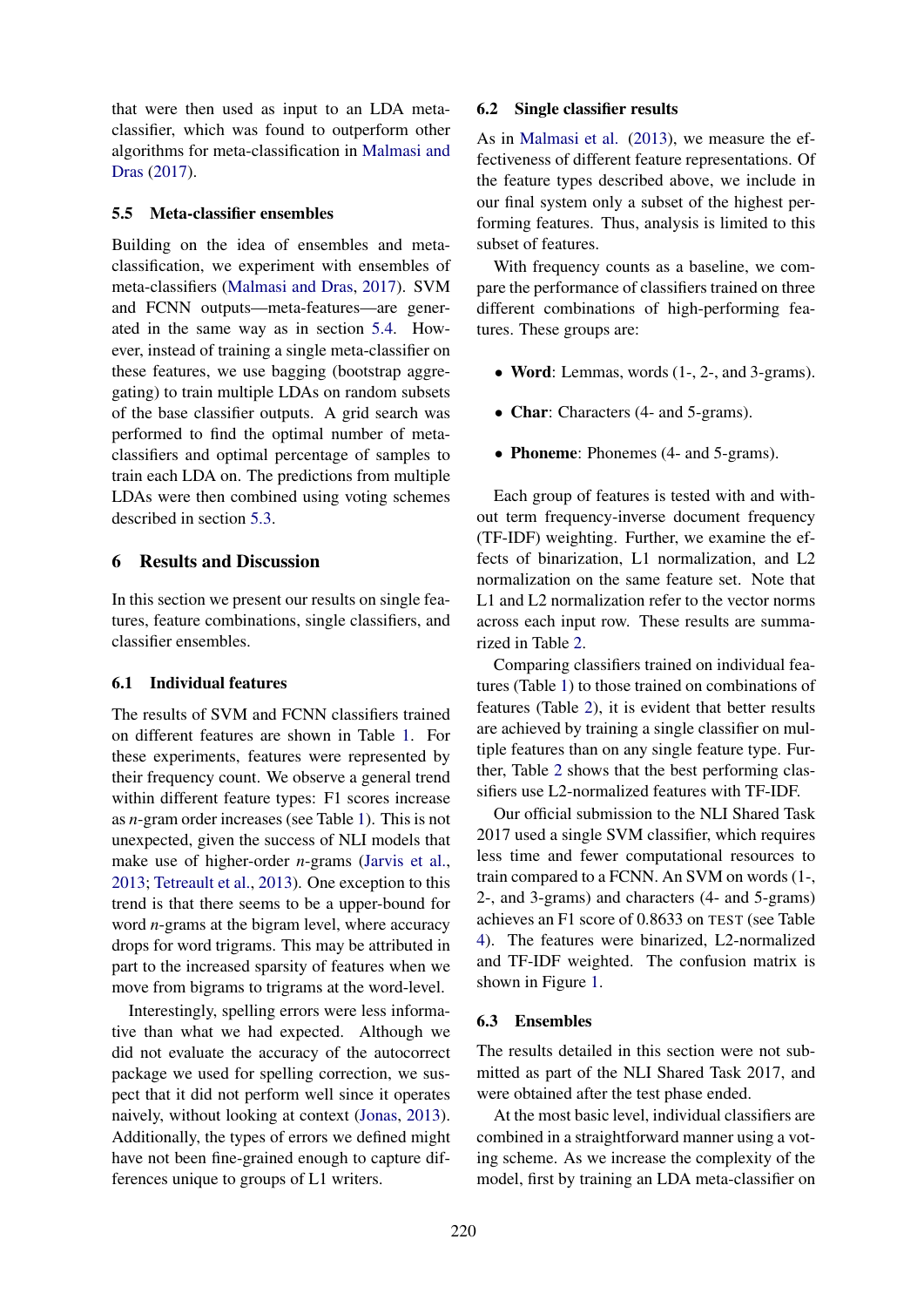Table 2: Comparison of feature representations for SVM and FCNN classifiers, using F1 scores on DEV. The best feature representation for each classifier is indicated in bold.

|               |                         |            | Word        |            | Char        |            | <b>Phoneme</b> |
|---------------|-------------------------|------------|-------------|------------|-------------|------------|----------------|
|               |                         | <b>SVM</b> | <b>FCNN</b> | <b>SVM</b> | <b>FCNN</b> | <b>SVM</b> | <b>FCNN</b>    |
|               | <i>Binarized</i>        | 0.7983     | 0.8190      | 0.6932     | 0.8172      | 0.7550     | 0.6950         |
| TF            | <i>Frequency counts</i> | 0.8090     | 0.8090      | 0.6931     | 0.8003      | 0.7056     | 0.6971         |
|               | L1 Normalized           | 0.6167     | 0.6372      | 0.4921     | 0.4427      | 0.4270     | 0.4604         |
|               | L2 Normalized           | 0.7736     | 0.7854      | 0.7629     | 0.7610      | 0.7677     | 0.6971         |
|               | Binarized               | 0.8092     | 0.7872      | 0.6837     | 0.7693      | 0.7489     | 0.6623         |
| <b>TF-IDF</b> | <i>Frequency counts</i> | 0.7772     | 0.7579      | 0.6834     | 0.7560      | 0.7085     | 0.6578         |
|               | L1 Normalized           | 0.6954     | 0.7845      | 0.5911     | 0.3794      | 0.5325     | 0.2919         |
|               | L2 Normalized           | 0.8049     | 0.8155      | 0.7709     | 0.8048      | 0.7812     | 0.7059         |



Figure 1: SVM confusion matrix on TEST. The SVM was trained on words (1-, 2-, and 3-grams) and characters within word boundaries (4- and 5 grams).

the outputs, and then by constructing an ensemble of meta-classifiers, we observe a slight performance gain for both SVMs and FCNNs at each step, consistent with the results in Malmasi and Dras (2017). Table 3 summarizes our results from using different ensemble methods to combine individual classifiers trained on words (2- and 3 grams), characters (4- and 5-grams) and phonemes (4- and 5-grams).

Further experiments with SVMs and FCNNs were conducted by selecting different features to combine on a trial and error basis. The decision to use character *n*-grams within as opposed to across word boundaries was made arbitrarily. All features are binarized, L2-normalized, and TF-IDF

Table 3: Comparison of different ensemble methods to combine outputs of SVM and FCNN classifiers: voting schemes, LDA meta-classifier, and an ensemble of LDA meta-classifiers. F1 scores on DEV are shown. The best result for each classifier is indicated in bold.

|                     |                | <b>SVM</b> | <b>FCNN</b> |
|---------------------|----------------|------------|-------------|
| Voting              | Plurality vote | 0.8285     | 0.8109      |
| scheme              | Mean           | 0.8417     | 0.8345      |
|                     | Median         | 0.8313     | 0.8363      |
| Meta-<br>classifier | LDA.           | 0.8448     | 0.8534      |
| Meta-               | Plurality-LDA  | 0.8449     | 0.8507      |
| classifier          | Mean-LDA       | 0.8475     | 0.8544      |
| ensembles           | Median-LDA     | 0.8475     | 0.8544      |

weighted. The results of our best ensemble classifiers on DEV and TEST are displayed in Table 4.

While an ensemble of meta-classifiers outperforms both a simple voting scheme and a single meta-classifier, we do not observe the same performance gain with respect to FCNNs (see Table 3).

Our best SVM ensemble consists of an ensemble of meta-classifiers. SVMs are trained on words (2- and 3-grams), characters within word boundaries (4- and 5-grams), and phonemes (4- and 5 grams), giving a total of six classifiers. The outputs of these individual classifiers are fed to an ensemble of LDAs, as described in 5.5. Finally, the LDA predictions are combined using the mean rule. The F1 score on TEST for this model is 0.8730.

Our best FCNN ensemble applies a voting scheme to classifier outputs. Four FCNN networks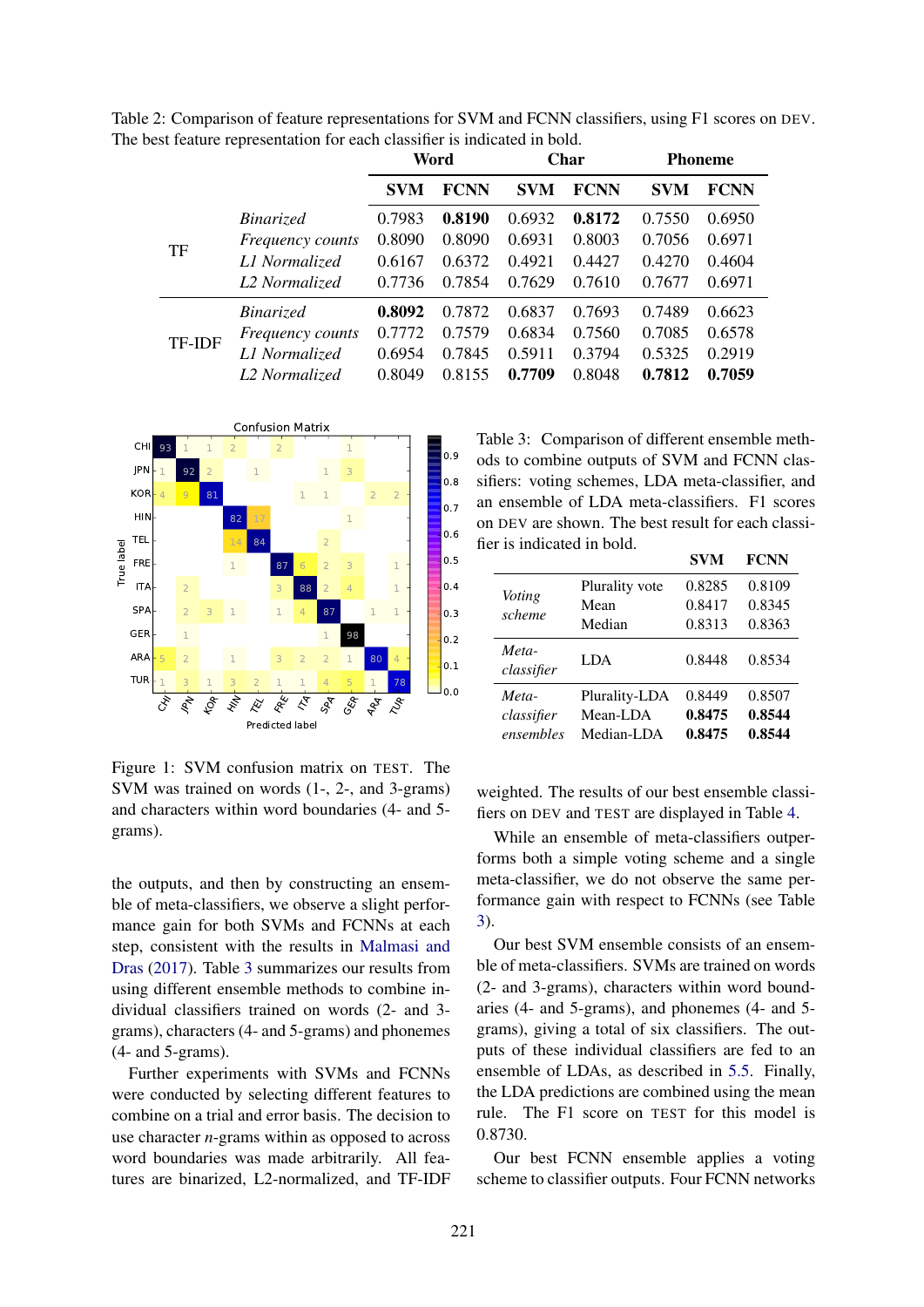Table 4: F1 scores on TEST and on DEV for final systems. Ensemble results were obtained after the test phase. The best result for each dataset is indicated in bold.  $* =$  Official submission to the NLI Shared Task 2017.

| <b>System</b>        | DEV    | <b>TEST</b> |
|----------------------|--------|-------------|
| Random baseline      | 0.9090 |             |
| Official baseline    | 0.7104 |             |
| $SVM^*$              | 0.8168 | 0.8633      |
| SVM ensemble         | 0.8475 | 0.8730      |
| <b>FCNN</b> ensemble | 0.8576 | 0.8560      |

are trained on the following combination of features: (1) word bigrams and lemma trigrams, (2) word bigrams, (3) character 5-grams, (4) character 5-grams within word boundaries. The outputs from these individual networks are combined using the mean rule, yielding an F1 score of 0.8560 on TEST.

Additionally, we created an ensemble of different SVM and FCNN classifiers but found no improvement over pure ensembles of either type.

## 7 Future work

We excluded from our system individual features that did not perform well in our experiments. It would be helpful to evaluate the influence of these less accurate features and determine whether they would be useful to include in ensemble classifiers. Further, we tested a limited number of combinations of features. One facet of the problem involves developing a systematic approach to search for a good feature set.

Although we trained several FCNNs on different feature types, its utility as a meta-classifier has not been examined.

A CNN-LSTM model shown to perform well for sentiment analysis (Wang et al., 2016) did not achieve good results for NLI. While sentiment classification typically involves five or fewer classes, there were 11 classes for the NLI Shared Task 2017. It may may be that additional classes increase the possibility of error. Further investigation is required to explain why a CNN-LSTM architecture performs worse relative to a FCNN model.

Our results show the utility of various features for this task and confirm that ensemble methods perform better than single classifiers trained on multiple features. They also offer several new directions to further improve NLI systems.

#### **References**

- Joseph Allaire, Dirk Eddelbuettel, Nick Golding, and Yuan Tang. 2016. tensorflow: R interface to tensorflow. https://github.com/rstudio/tensorflow.
- Steven Bird, Ewan Klein, and Edward Loper. 2009. *Natural Language Processing with Python*. O'Reilly Media.
- Daniel Blanchard, Joel Tetreault, Derrick Higgins, Aoife Cahill, and Martin Chodorow. 2013. Toefl11: A corpus of non-native english. Technical report, Educational Testing Service.
- Julian Brooke and Graeme Hirst. 2011. Native language detection with 'cheap' learner corpora. In *Conference of Learner Corpus Research*. Presses universitaires de Louvain.
- François Chollet et al. 2015. Keras. https://github.com/fchollet/keras.
- Ingo Feinerer and Kurt Hornik. 2016. *wordnet: WordNet Interface*. R package version 0.1-11. https://CRAN.R-project.org/package=wordnet.
- Christiane Fellbaum. 1998. *WordNet: An Electronic Lexical Database*. Bradford Books.
- Michael Harwell, Elaine Rubinstein, William Hayes, and Corley Olds. 1992. Summarizing monte carlo results in methodological research: The one-and two-factor fixed effects ANOVA cases. *Journal of Educational Statistics* 17(4):315–339.
- Radu Ionescu, Marius Popescu, and Aoife Cahill. 2014. Can characters reveal your native language? language-independent approach to native language identification. In *Proceedings of the 2014 Conference on Empirical Methods in Natural Language Processing*. Association for Computational Linguistics.
- Scott Jarvis, Yves Bestgen, and Steve Pepper. 2013. Maximizing classification accuracy in native language identification. In *Proceedings of the Eighth Workshop on Innovative Use of NLP for Building Educational Applications*. pages 111–118.
- Thorsten Joachims. 1998. Text categorization with support vector machines: Learning with many relevant features. In *Proceedings of the 10th European Conference on Machine Learning*. Springer, pages 137–142.
- McCallum Jonas. 2013. autocorrect spelling. https://github.com/phatpiglet/autocorrect.
- Moshe Koppel, Jonathan Schler, and Kfir Zigdon. 2005. Automatically determining an anonymous author's native language. *Intelligence and Security Informatics* pages 41–76.